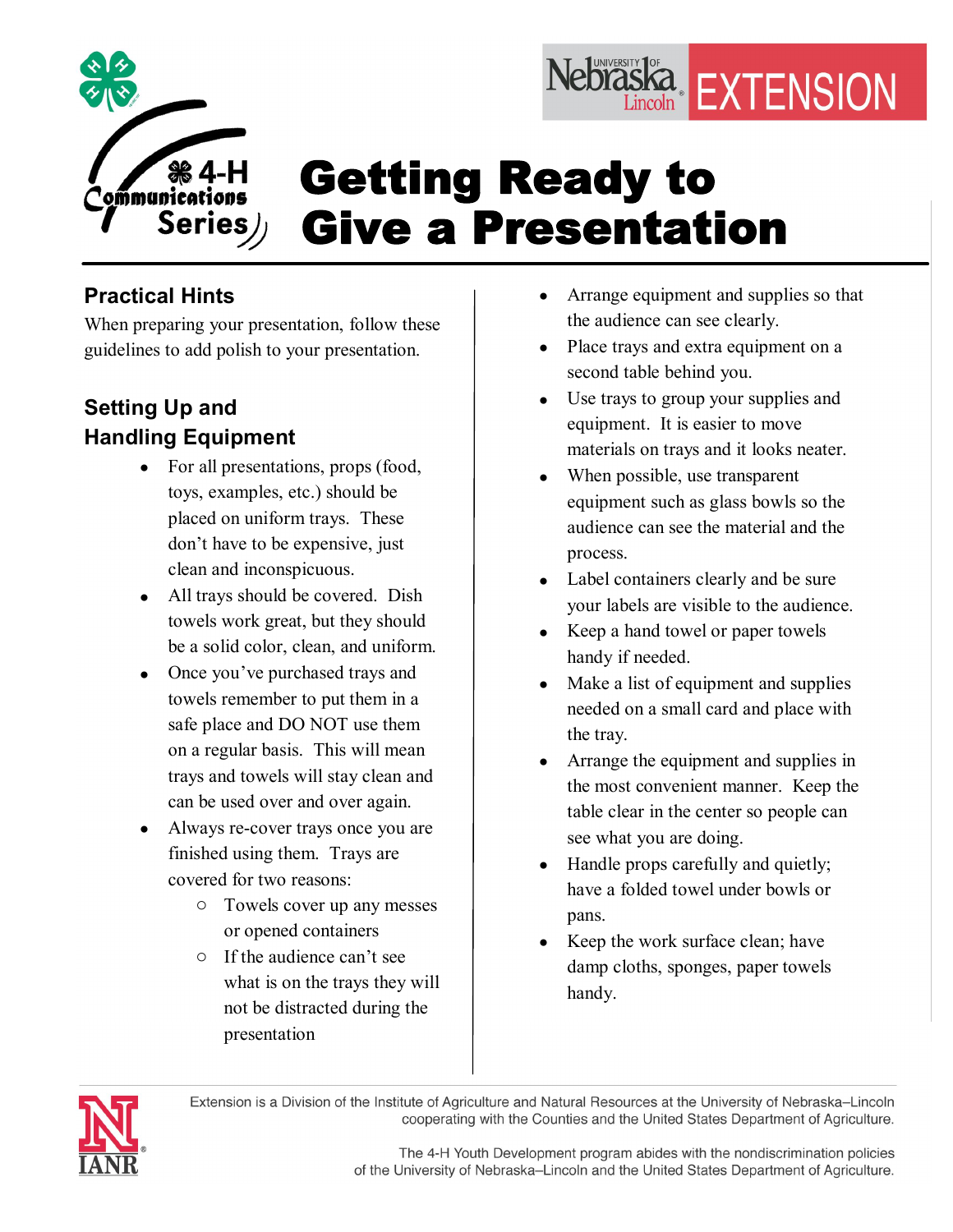#### **Appearance**

First impressions are very important.

- Choose simple, practical clothing so that your audience will be attracted to your presentation, not distracted by your clothes. Team members might want to dress alike.
- Make sure your clothing is clean, neat, and well pressed.
- Be sure that your hands and fingernails are clean and well kept.
- · Make sure your shoes are comfortable and look professional.
- Hair should be out of your face.
- Keep jewelry to a minimum; avoid long earrings, excessive rings, bracelets, and bulky necklaces (no matter how great they look with your outfit).
- Makeup should be clean cut. Bright eye shadow and lipstick can be very distracting to the audience. Even though you are giving a presentation, stage makeup is not necessary.
- Avoid mannerisms that may distract the audience such as pushing hair back, rocking back and forth, and chewing gum.
- Dress tastefully. Skirts should be of a conservative length and tops should have a high neckline.

#### **Gestures**

- · Use hand gestures or movements to give emphasis to main points.
- The face is very important for gesturing. Use your smile, your eyes,
- · Be natural, be at ease, be happy, and be sure to smile.
- Stand up straight and tall, as if you were a puppet on a string and the string is attached to the top of your head. Be sure to keep your shoulders back and not lean on one foot or the other.
- · You can put one or both hands in front of you or out to the side, keeping elbows close to your body.
- Hands can be placed vertically, as if you could cut something with a knife. Or you can put your hands out flat, as if you were waiting for someone to put coins in your hand.
- Some people are comfortable using one finger for their first point, two fingers for their second idea, and so forth.
- · Practice to find the gestures that are most comfort able for you. Just be sure you don't "fidget" with your hands, or lean them on the table.
- Plan your moves. Many people take a few steps between main ideas. This helps your audience know you are changing the topic. You will not want to move and walk continually, though.
- Get used to using your hands when you speak. This will help you avoid playing with props or tugging on clothing. If necessary, "choreograph" your speech, knowing when to acknowledge a poster or show a prop can make you more comfortable.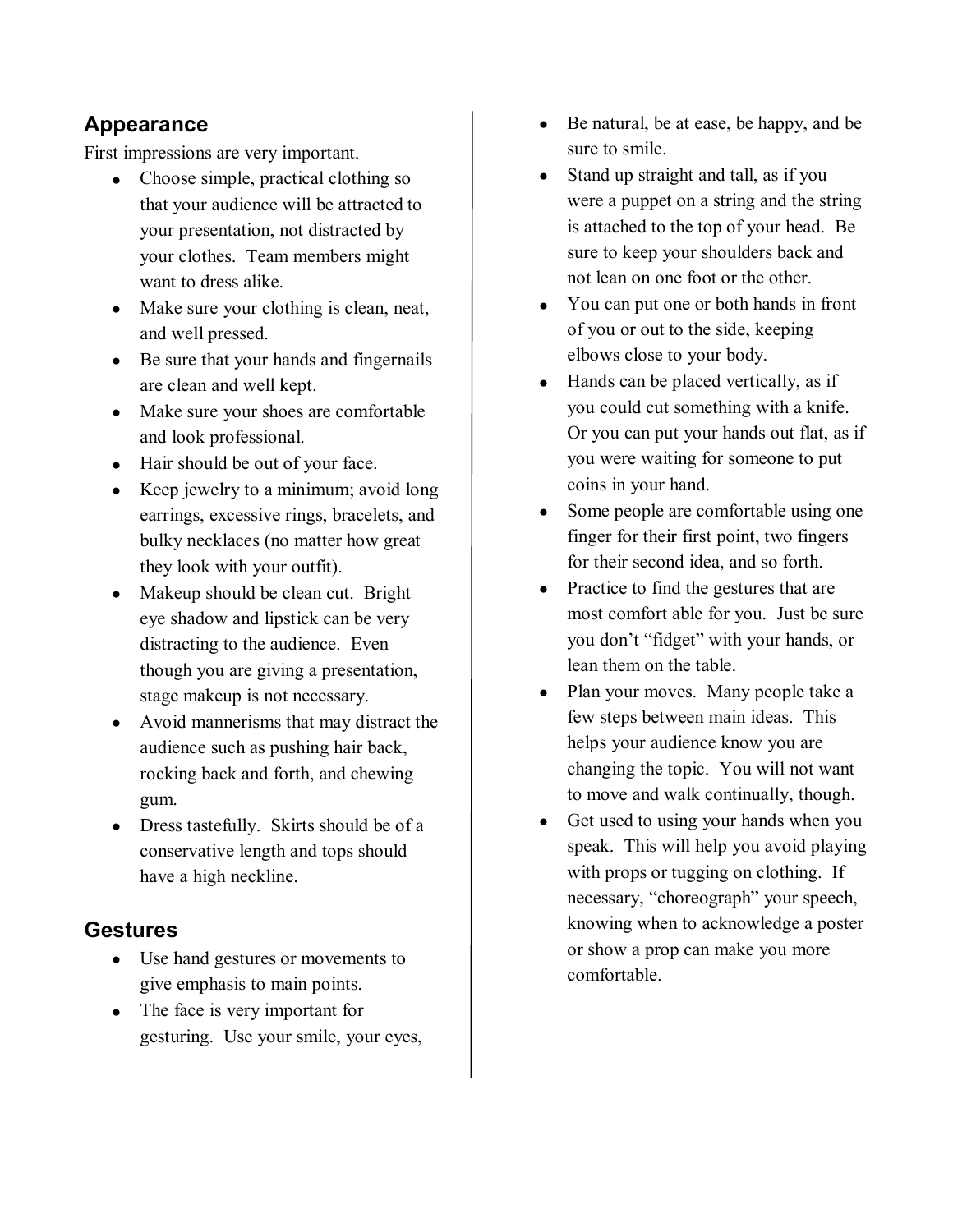Be enthusiastic. Your interest in your topic is usually shown in your facial expressions. You need to consider how smiles, frowns, looks of surprise or other facial changes will help tell your story.

## **Tips for Giving a Food Presentation**

- · Use an apron.
- · Cover any commercial labels that are showing.
- · White paper or masking tape placed over the label works well.
- Label all ingredients.
- It is okay to pre-measure.
- · Arrange ingredients on your tray in the order you will be using them.
- · Keep surfaces clean with waxed paper.
- · Tape a small paper bag beside you on the table for peelings, egg shells, etc.
- Clean as you go!
- · Use clear mixing bowls if available.
- · Use proper measuring equipment.
- Include nutritional values, storage, as well as "how to's".
- If using a mixer, a towel under your bowl will deaden the sound.
- Before you display your finished product, clean up everything. Cover your trays with matching towels and then display what you have made.
- Use trays and attractive dishes to display the finished product.

## **Showmanship**

- · Try coordinating your tray covers with your presentation. For example, if your posters are mainly black, white, and yellow, try using black or yellow towels.
- Remember to bring a plastic bag to tape to the table if you will have garbage. This could be scraps of paper, egg shells, string, etc. Trash should NOT go on trays.
- Always remember to talk when you are loading or unloading items from a tray. The only time there should be silence is while your back is turned, and that should be brief. Practice!
- Practice your presentation enough so that you are as comfortable as possible.
- Remember to relax your legs when you speak.
- Locking your knees is dangerous and you should be able to move, but avoid swaying or rocking.
- Speak with clarity and volume without giving an impression of force or yelling at the audience. If you have trouble pronouncing a word or phrase, change it!
- Remember to change the inflection of your voice when speaking. Practice putting emphasis on important words and phrases, as well as ending sentences.
- Presenting is a leadership position. Work on creating an "active listening" environment, consistency, and empowering your audience.